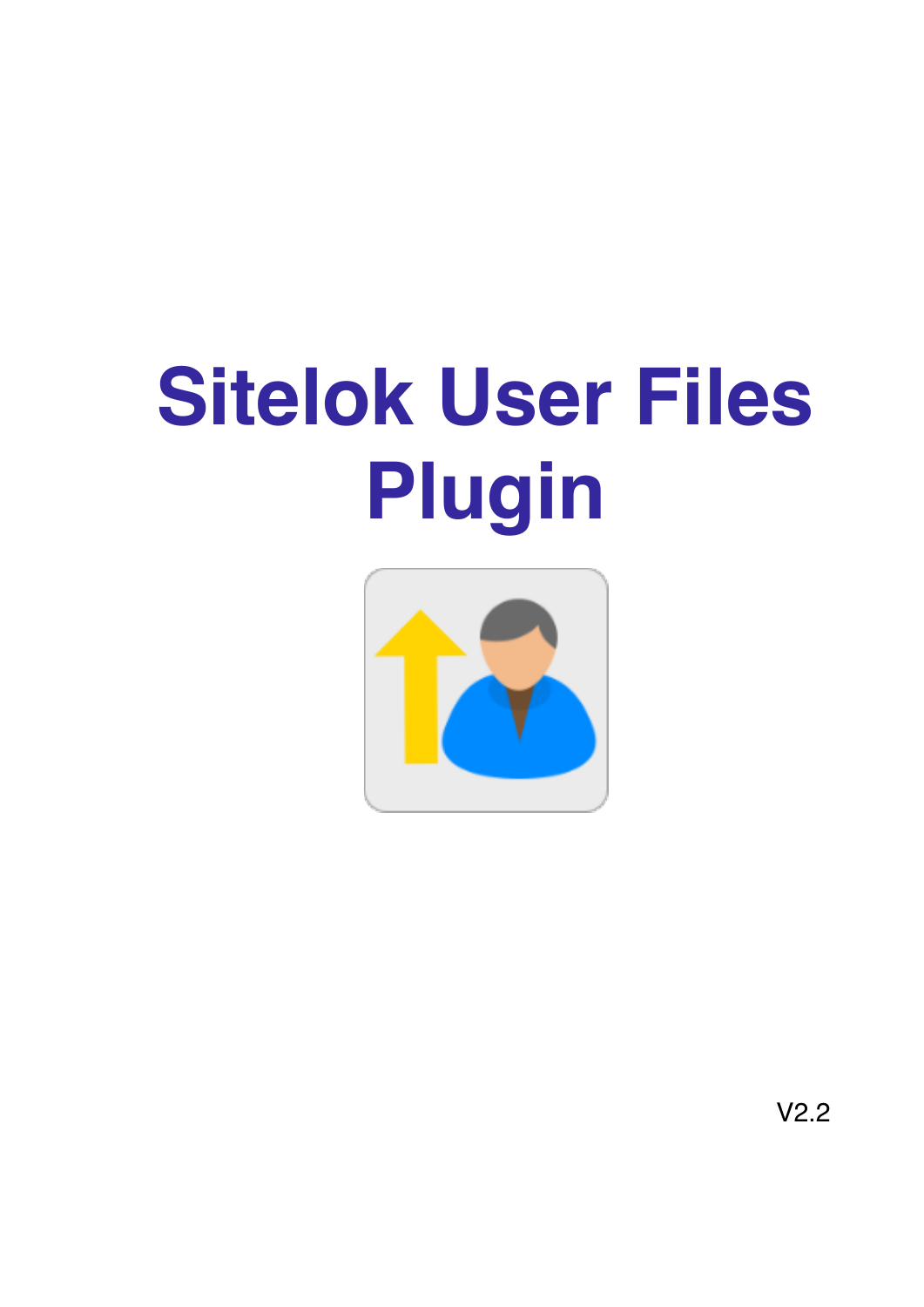### **Sitelok User Files Plugin**

Copyright 2011-2022 Vibralogix. All rights reserved.

This document is provided by Vibralogix for informational purposes only to licensed users of the Sitelok product and is provided on an 'as is' basis without any warranties expressed or implied.

Information in this document is subject to change without notice and does not represent a commitment on the part of Vibralogix. The software described in this document is provided under a license agreement. The software may be used only in accordance with the terms of that license agreement. It is against the law to copy or use the software except as specifically allowed in the license.

It is the users responsibility to ensure the suitability of the product before using it. In no circumstances will Vibralogix be responsible for any loss or damage of data or programs as a result of using the product. Your use of the product implies acceptance of these terms.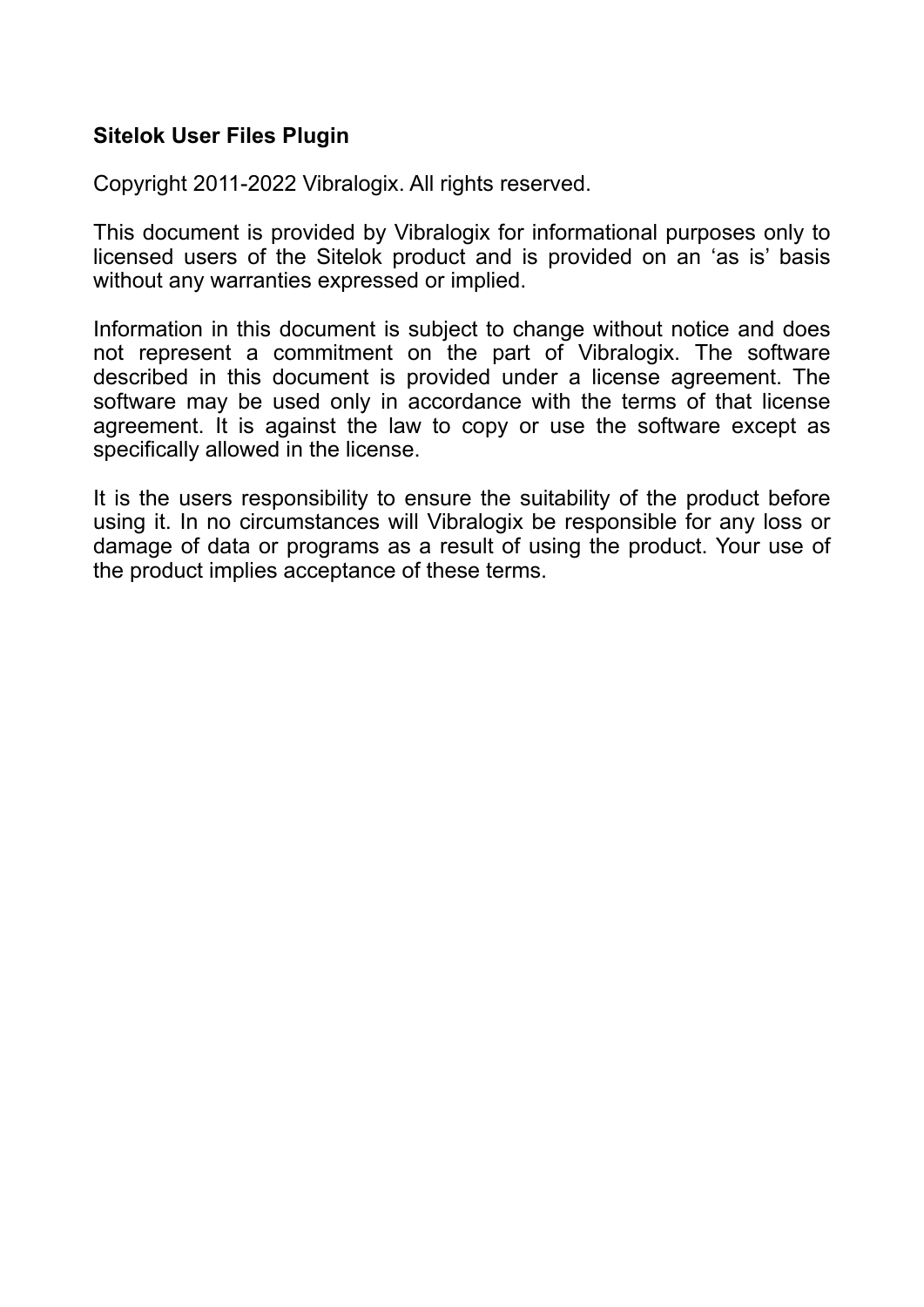# **Contents**

| 15 |
|----|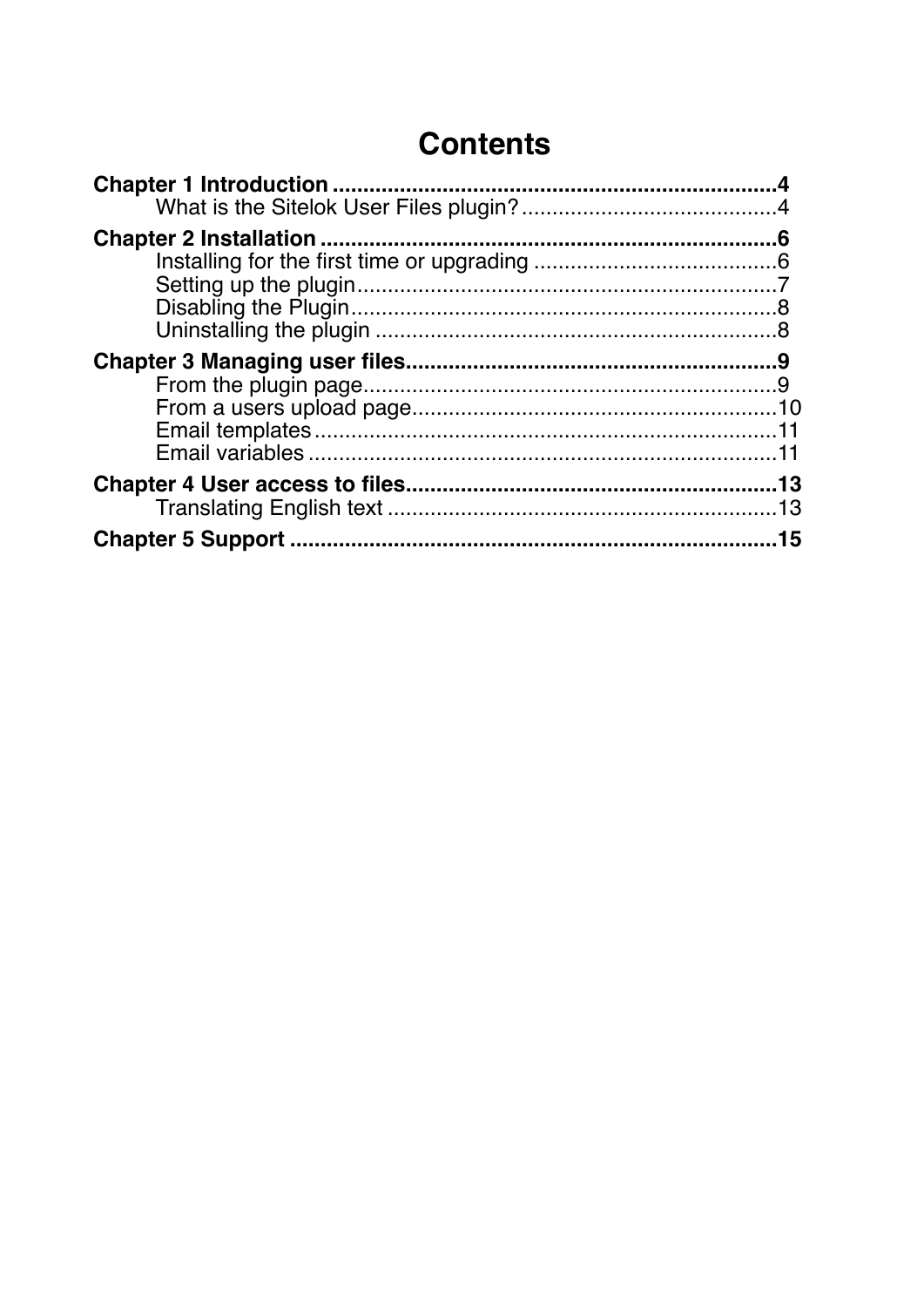# <span id="page-3-0"></span>**Chapter 1 Introduction**

# <span id="page-3-1"></span>**What is the Sitelok User Files plugin?**

### **Private files shared between user and admin**

The Sitelok User Files plugin provides a secure file folder for each user where they can upload, download and delete files, depending on the permissions set. The admin can also access and upload the users files from the dashboard. An example use would be where you wish to receive user files for processing and return such as for translation services or graphic design etc.

| adrian400x400.jpg                                            | 13 KB  | 24/08/2014 |
|--------------------------------------------------------------|--------|------------|
| bobd.jpg                                                     | 6 KB   | 11/08/2021 |
| cart.zip                                                     | 2 KB   | 17/02/2016 |
| coffee-cup.jpg                                               | 104 KB | 29/08/2021 |
| davidr.jpg                                                   | 5 KB   | 28/08/2021 |
| IMG 1654.jpg                                                 | 109 KB | 28/08/2021 |
|                                                              |        |            |
|                                                              |        |            |
|                                                              |        |            |
|                                                              |        |            |
|                                                              |        |            |
| $\frac{A}{Z}$ $\frac{1}{31}$ $\frac{1}{31}$<br>$\frac{A}{Z}$ |        | B          |
|                                                              |        |            |

### **User access to other users files**

Normally a users files are private and only accessible by the user themselves and admin. However it is also possible to have a file box displayed for a specific user to allow other users to download or upload files to or from that user. For example you could have a file box on a users member profile page when using the Messaging & Profile plugin. The plugin is not designed as a full file sharing system though.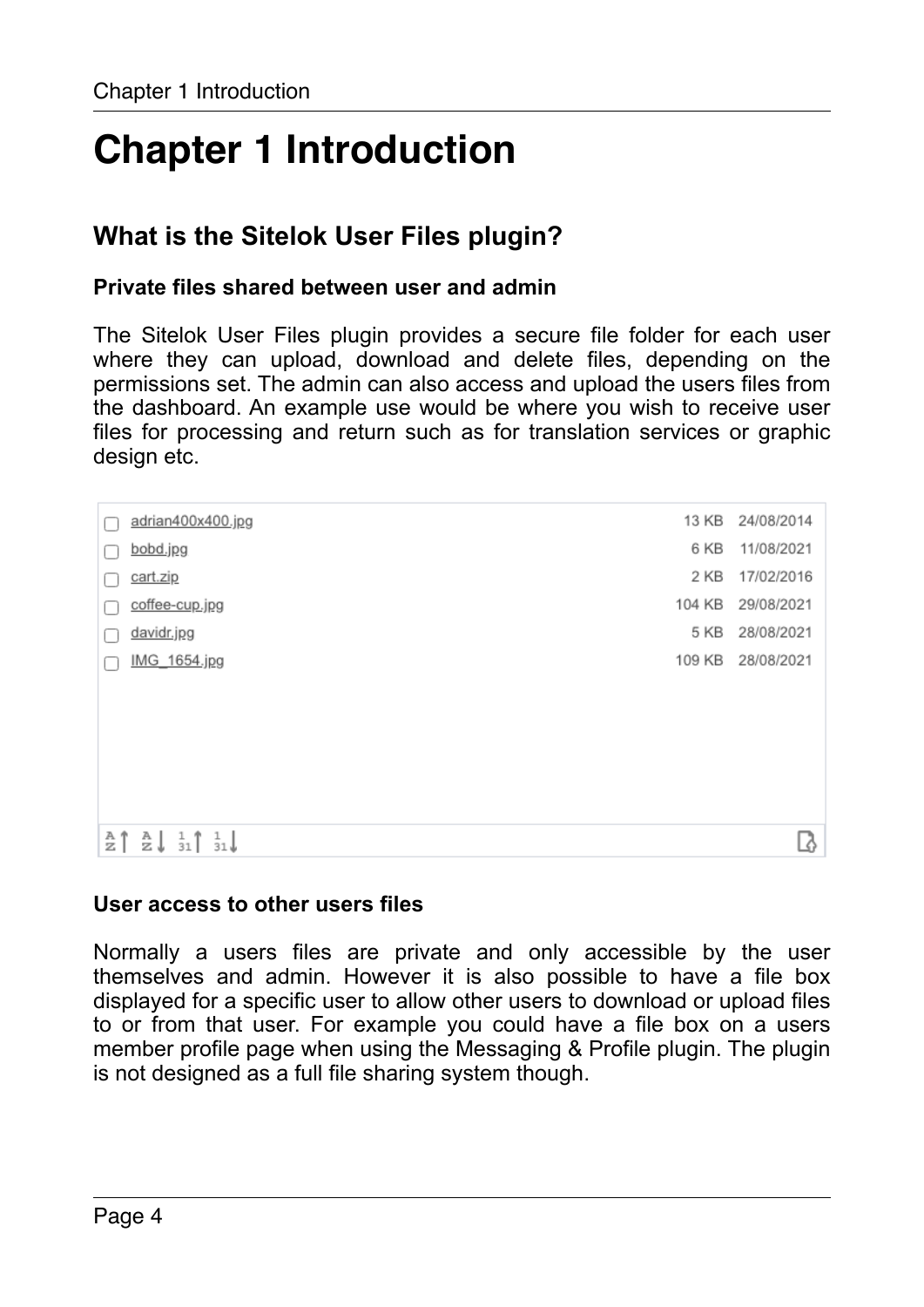### **Shared files for a usergroup or other use**

As well as having a file folder for each user you can also create shared folders for other uses. For example you could create a folder for a usergroup or for specific types of files etc. The file box to access the folder can be added to members pages where you can control who has access.

When files are uploaded an email can be sent to the user / admin to notify them of the new files.

Please note that the plugin requires all files to be stored on your server and doesn't support Amazon S3 or other third party storage systems. Hosting companies set a limit on the maximum file size that can be uploaded to your site so you should check that this is sufficient for your use. Most hosting companies allow this to be changed as required.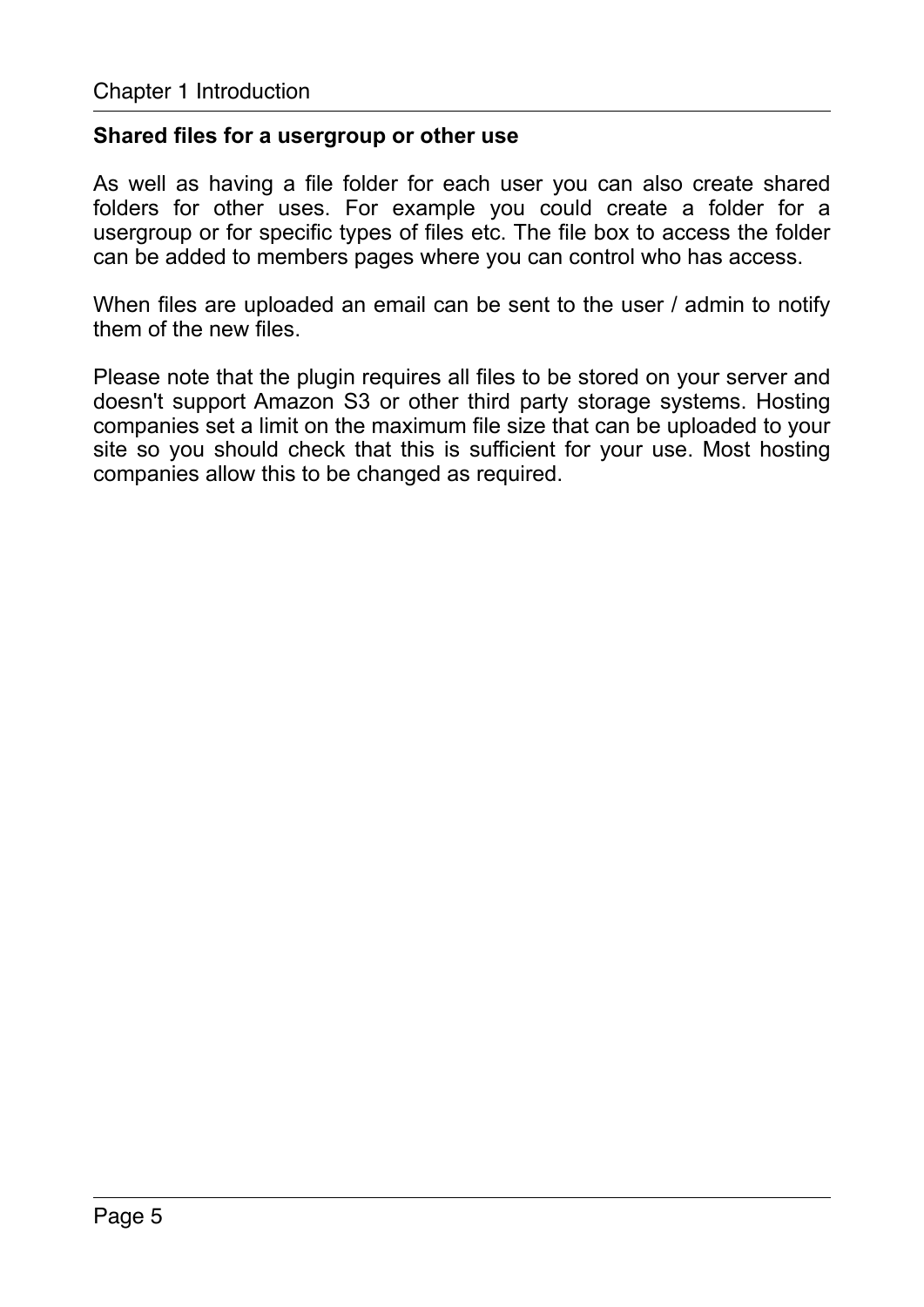# <span id="page-5-0"></span>**Chapter 2 Installation**

## <span id="page-5-1"></span>**Installing for the first time or upgrading**

- 1) Extract the contents of the zip file to your PC.
- 2) Upload the plugin\_userfiles folder to your existing Sitelok slpw folder using FTP. There are no special permissions required on most servers.
- 3) Login to the Sitelok control panel.
- 4) Open the following URL in the browser

https://www.yoursite.com/slpw/plugin\_userfiles/install.php

which will start the installation process. If all is well you will be taken to the plugin preferences page where you will see the plugin listed.

5) You can optionally upload the to example emails templates uploadedfilesadmin.html and uploadedfilesuser.html using the email manager.

If you have any problems with installation please let us know so that we can help you.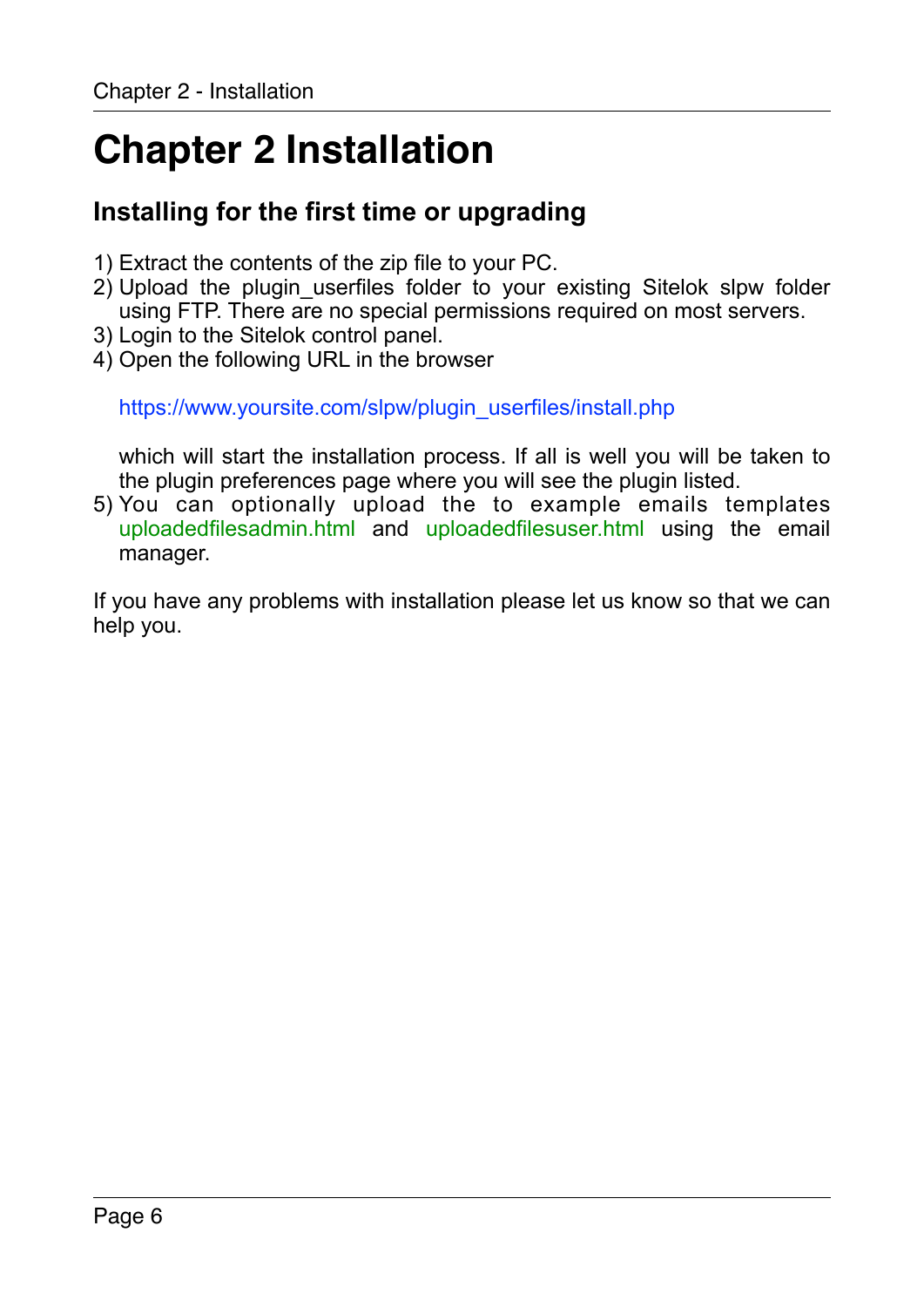# <span id="page-6-0"></span>**Setting up the plugin**

Now that you have installed the plugin you need to set it up. You can access the user files plugin configuration by selecting User files from the Plugins menu and then clicking the Settings button at the bottom.

### **File Location to use**

This is the folder that is used to store the user files. Each user will have their own sub folder within this folder location. The Default location is the downloads folder created when you installed Sitelok (usually slfiles\_xxxxxx) which is fine for most cases. If you prefer to use a different location you can create the folder where you wish on the server and add it as an extra location in the Sitelok configuration page.

### **Send email to admin when user uploads files**

Check this box if you wish to receive an email notification when users upload files. You will need to select an email template to use. The example email template uploadedfilesadmin.html could be used. There are a number of variables that can be used in the email template which will be described later.

### **Admin upload notification email**

This is the email address the email notification is sent to.

### **Admin upload max size**

This is the maximum file size in bytes you can upload as admin for users. The field comment show the maximum size allowed by the server.

#### **Admin upload file types**

This is a list of file types (file extensions) you can upload as admin for users. Separate each extension with a space. For example

### .jpg .gif .png .pdf

#### **User upload max size**

This is the maximum file size in bytes users can upload. The field comment show the maximum size allowed by the server.

### **User upload file types**

This is a list of file types (file extensions) users can upload. Separate each extension by a space. For example

### .jpg .gif .png .pdf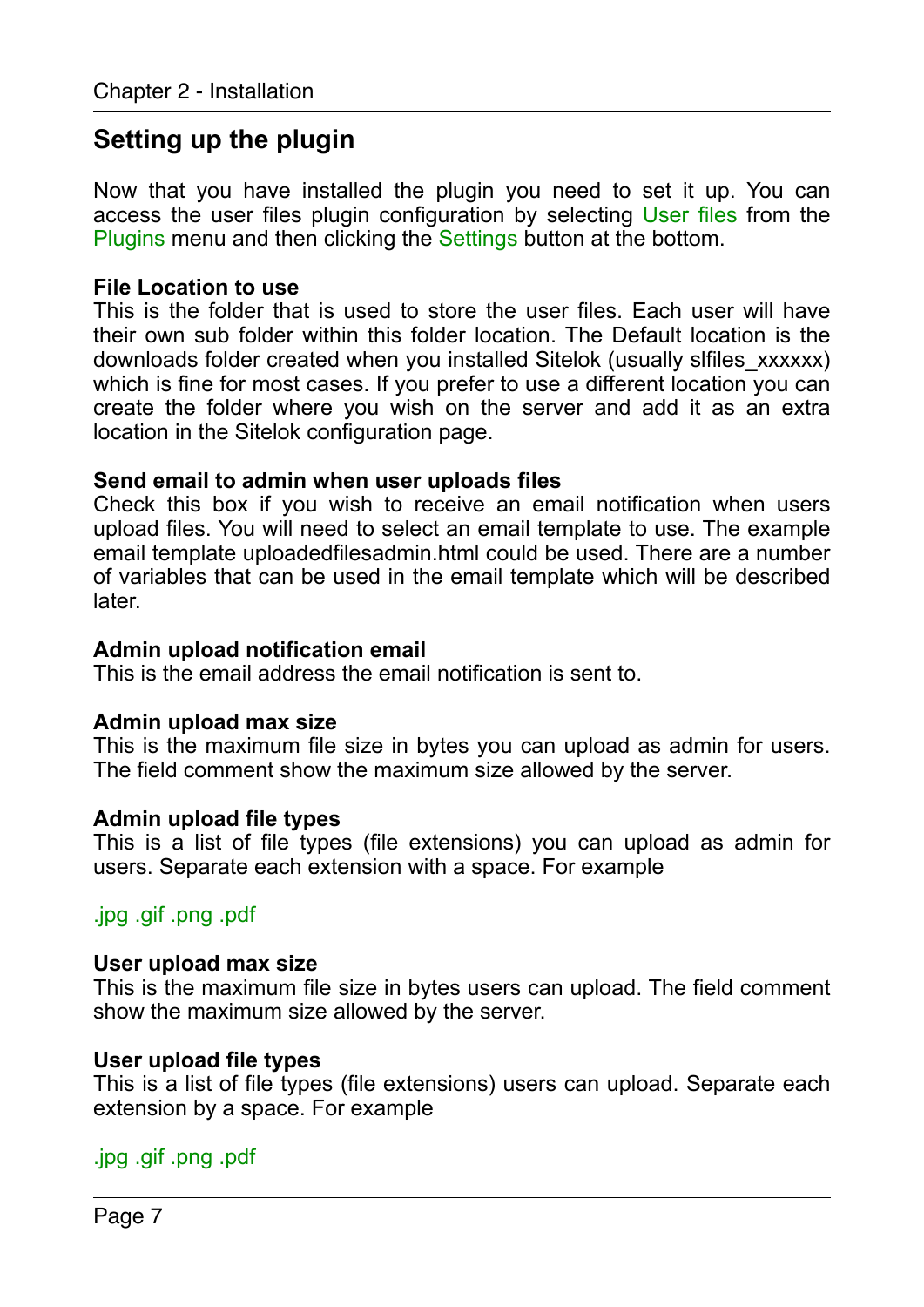### **Initial sort order**

This is the initial sort order for the default file box.

### **Delete files after days**

If you wish you can have files deleted after a set number of days. Set to 0 to leave files until manually deleted.

### **Store files uploaded via contact forms (requires Sitelok V6.4+)**

If you check this box then files uploaded by users via a contact form will be saved in their files folder too. Using a contact form allows a user to upload a file together with a note as well.

### **Default style**

In this section you can set the style of the default file box. If you prefer to simply adjust sluserfiles.css instead you can check the Use styles from sluserfiles.css only checkbox.

Click the **Save** button when the settings are as required.

### <span id="page-7-0"></span>**Disabling the Plugin**

To disable the User files plugin select **Plugin Preferences** in the **Plugin** menu option of Sitelok. Uncheck the enable box for the plugin and click the **Save** button

You can enable it again in the same way.

# <span id="page-7-1"></span>**Uninstalling the plugin**

To permanently remove the plugin and it's settings follow these steps.

- 1) Disable the plugin as above.
- 2) Click the delete icon next the plugin in the disabled plugins section.
- 3) Confirm the action in the alert box.

If the plugin is uninstalled successfully you will be returned to the plugin preferences page.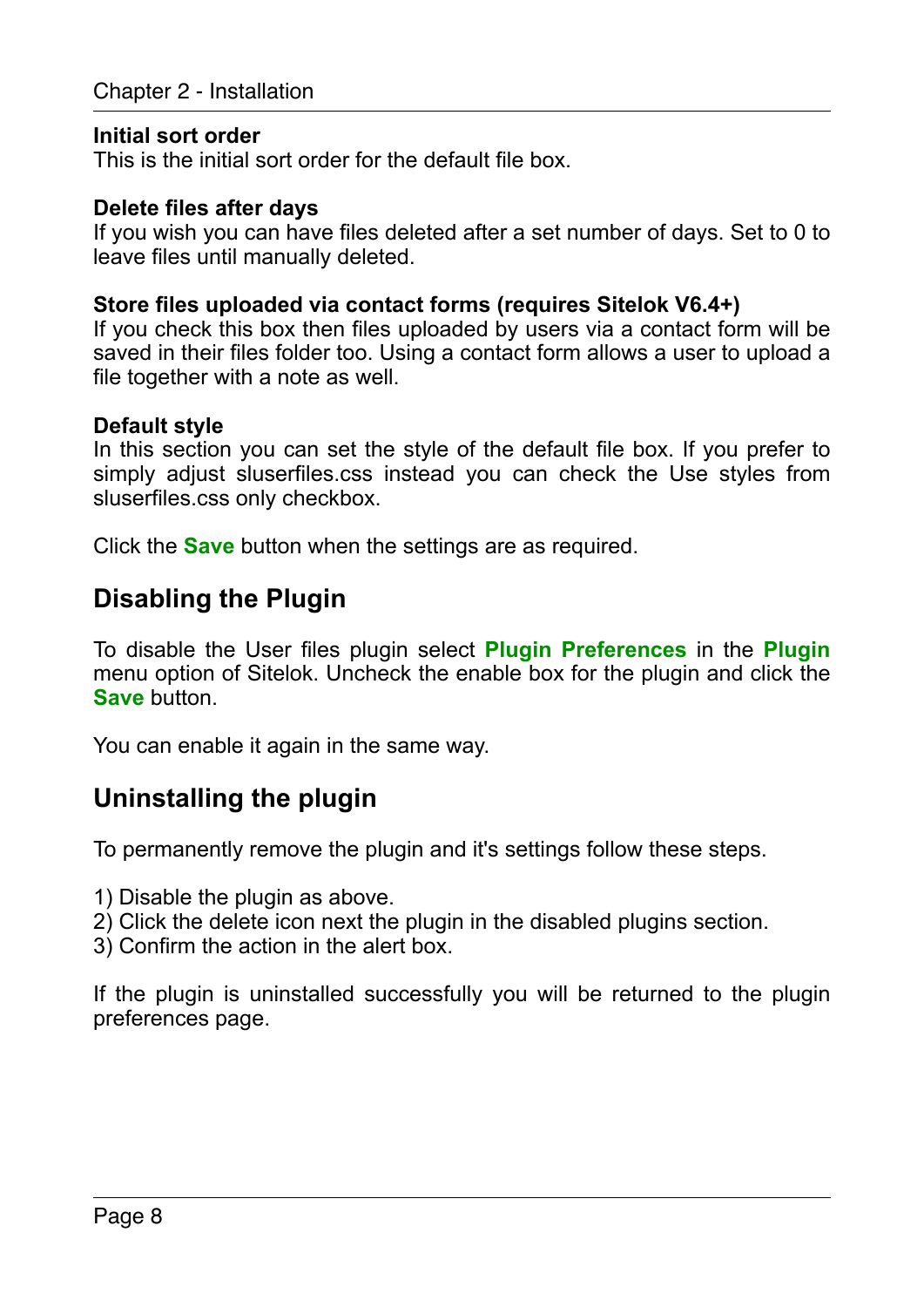# <span id="page-8-0"></span>**Chapter 3 Managing user files**

There are two ways to access user files from the dashboard.

# <span id="page-8-1"></span>**From the plugin page**

From the main plugin page accessible by clicking Plugins - User files from the main menu.

| <b>B</b> User files |                 |  |  |
|---------------------|-----------------|--|--|
| <b>User files</b>   | Usergroup files |  |  |
|                     |                 |  |  |
| <b>Username</b>     |                 |  |  |
|                     |                 |  |  |

Click the User files button to access files for a specific user or Usergroup files for shared files.

### **User files**

Enter the username for the user and click the  $\bullet$  view icon. You can search for a user by entering the user id, name, email or profile nickname and clicking the  $\overline{Q}$  icon. You can then choose the user from the matches found.

Once you have selected the user you will see the user file box appear.

| adrian400x400.jpg                                            | 13 KB  | 24/08/2014 |
|--------------------------------------------------------------|--------|------------|
| bobd.jpg                                                     | 6 KB   | 11/08/2021 |
| cart.zip                                                     | 2 KB   | 17/02/2016 |
| coffee-cup.jpg                                               | 104 KB | 29/08/2021 |
| davidr.jpg                                                   | 5 KB   | 28/08/2021 |
| IMG 1654.jpg                                                 | 109 KB | 28/08/2021 |
|                                                              |        |            |
|                                                              |        |            |
|                                                              |        |            |
|                                                              |        |            |
|                                                              |        |            |
|                                                              |        |            |
| $\frac{A}{Z}$<br>$\frac{A}{Z}$ $\frac{1}{31}$ $\frac{1}{31}$ |        | B          |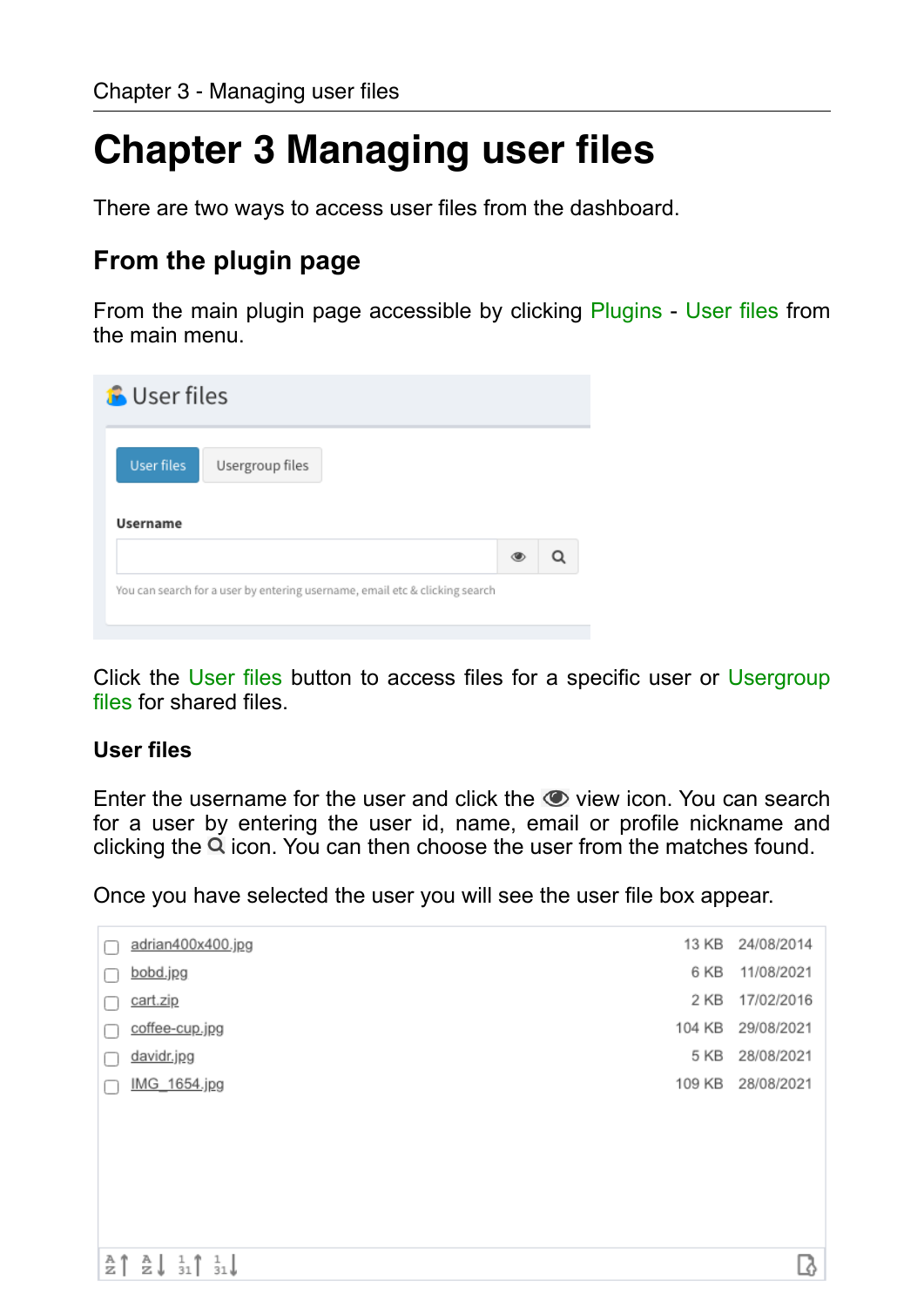Click the sort buttons to change the sort order.

To upload you can either drag and drop files on to the file area or click the  $\mathbb Q$ to select files. You can upload up to 5 files at a time. You can set an email template to send to the user when you upload if required.

To delete files select them and click the  $\mathbb X$  icon.

### **Usergroup or shared files**

This section allows you to create and access shared file folders. These could be for a usergroup or any other use (label).

Enter or select a usergroup or the label for a file folder.

| User files<br>Usergroup or label | Usergroup files                        |  |  |
|----------------------------------|----------------------------------------|--|--|
| GOLD                             |                                        |  |  |
|                                  | Select/type usergroup or enter a label |  |  |

# <span id="page-9-0"></span>**From a users upload page**

The other way to access a users files is from the man dashboard page. Find the user required and then click the drop down arrow on the left of the user. Then click View and upload user files.

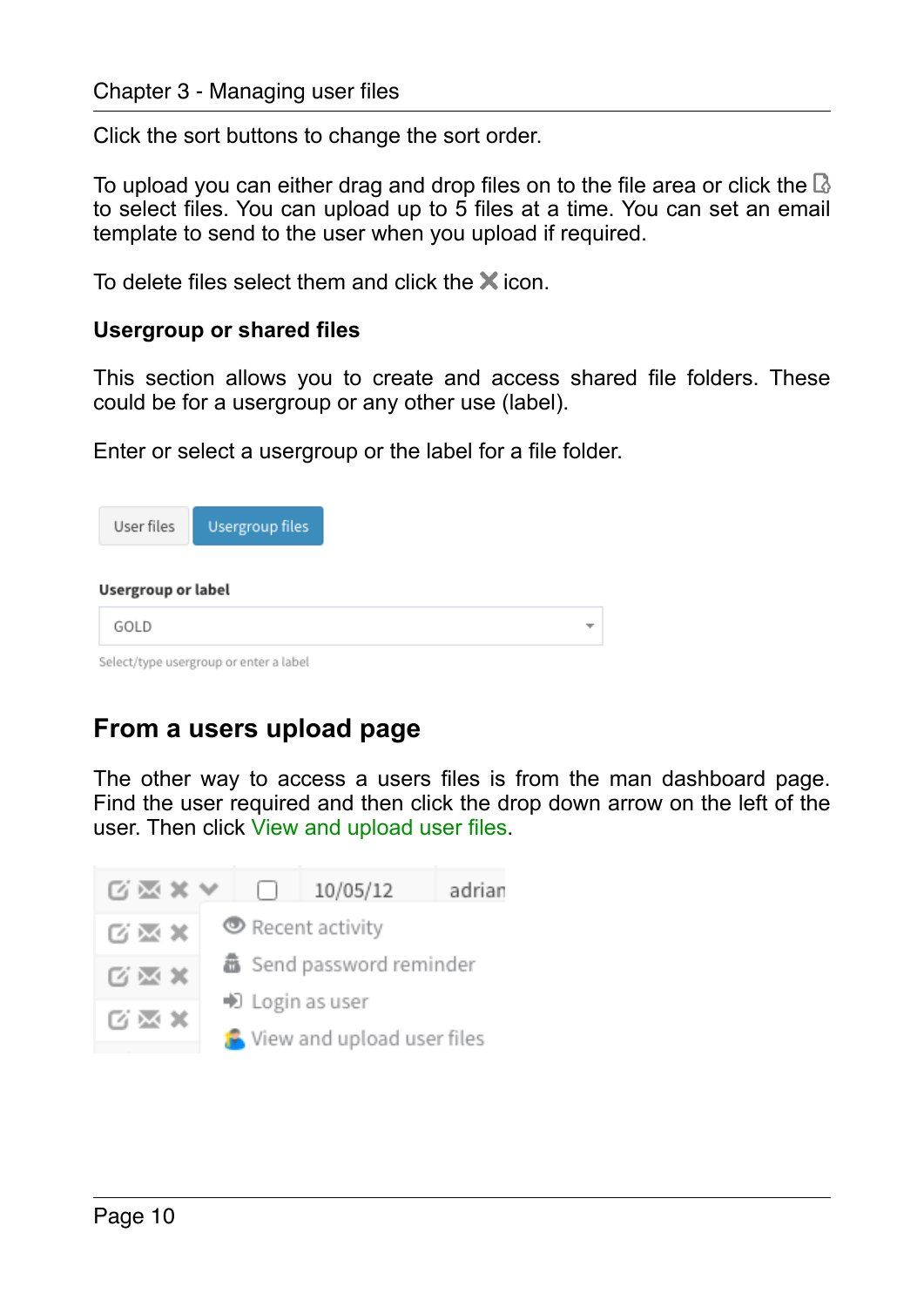### <span id="page-10-0"></span>**Email templates**

You can set email templates to be sent to the admin when a user uploads files. By default the template sent and the email address used are set in the plugin settings. When using the snippet generator you can override these and also set an email template to be sent to a user when files are uploaded. This is most useful when you allow users to upload files to another user.

### <span id="page-10-1"></span>**Email variables**

These are the additional email variables you can use in the email templates sent by the plugin.

### **File information**

### !!!uploadedfiles!!!

This displays a list of the filenames uploaded without download links.

### !!!uploadedlinks!!!

This displays a list of filenames upload with direct download links. The links expire after 24 hours.

### !!!userfilescp!!!

Inserts a link to the dashboard to directly access the users files. This should only be used in admin email templates of course.

### **Information about the user who uploaded the files**

!!!uploadedbyusername!!! The username of the uploader.

### !!!uploadedbyuserid!!!

The numeric userid of the uploader.

!!!uploadedbyemail!!! The email address of the uploader.

!!!uploadedbyname!!! The full name of the uploader.

### !!!uploadedbyfirstname!!!

The first name of the uploader.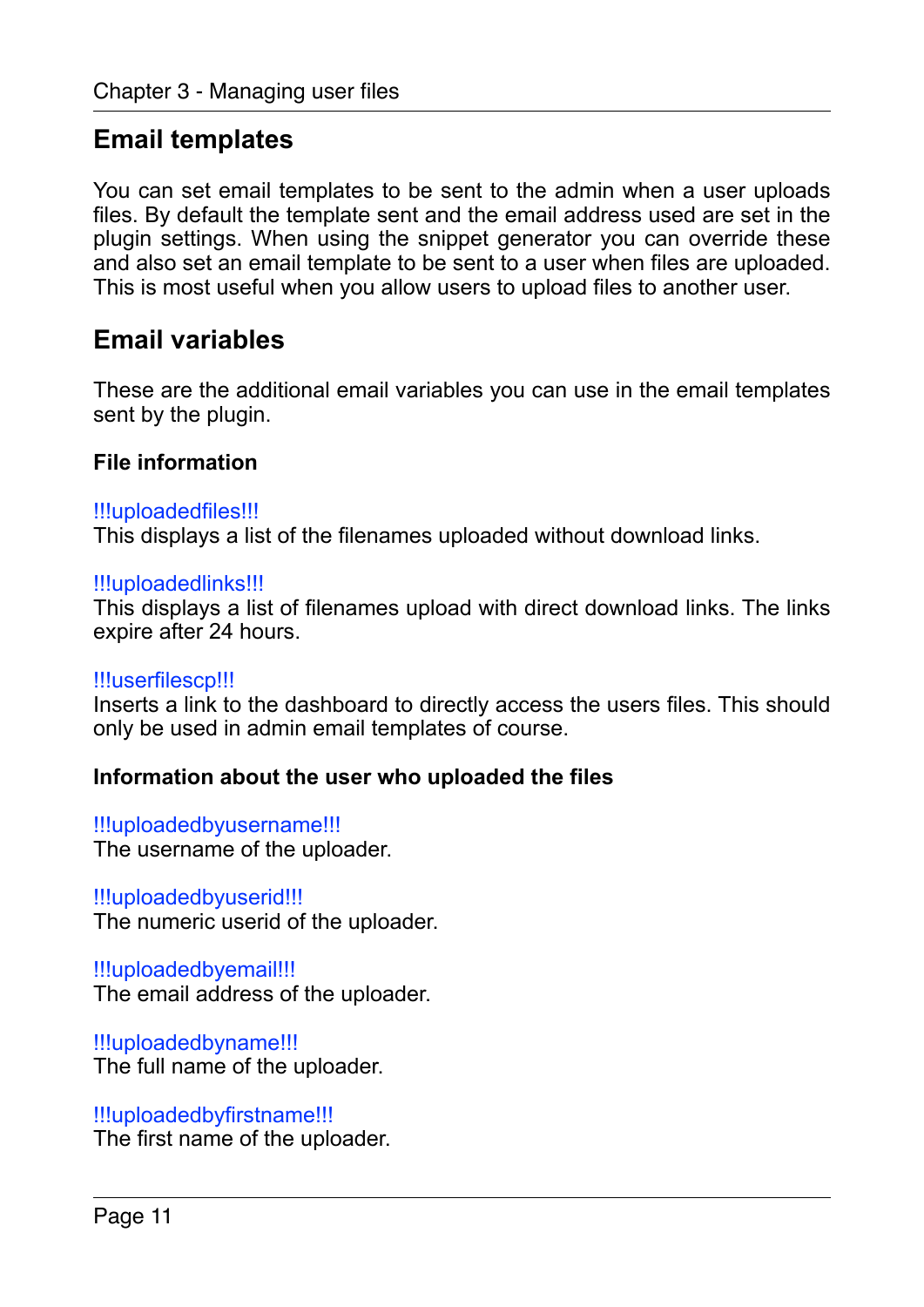!!!uploadedbylastname!!!

The last name of the uploader. !!!uploadedbynickname!!!

The nickname of the uploader if you have the Messaging & Profile plugin installed.

### **Information about the user who sent the files**

These variables would normally only be used if you have setup the ability for users to upload files for other users.

!!!uploadedtousername!!! The username of the user receiving the files.

!!!uploadedtouserid!!! The numeric userid of the user receiving the files.

!!!uploadedtoemail!!! The email address of the user receiving the files.

!!!uploadedtoname!!! The full name of the user receiving the files.

### !!!uploadedtofirstname!!!

The first name of the user receiving the files.

!!!uploadedtolastname!!! The last name of the uploader.

#### !!!uploadedtonickname!!!

The nickname of the user receiving the files if you have the Messaging & Profile plugin installed.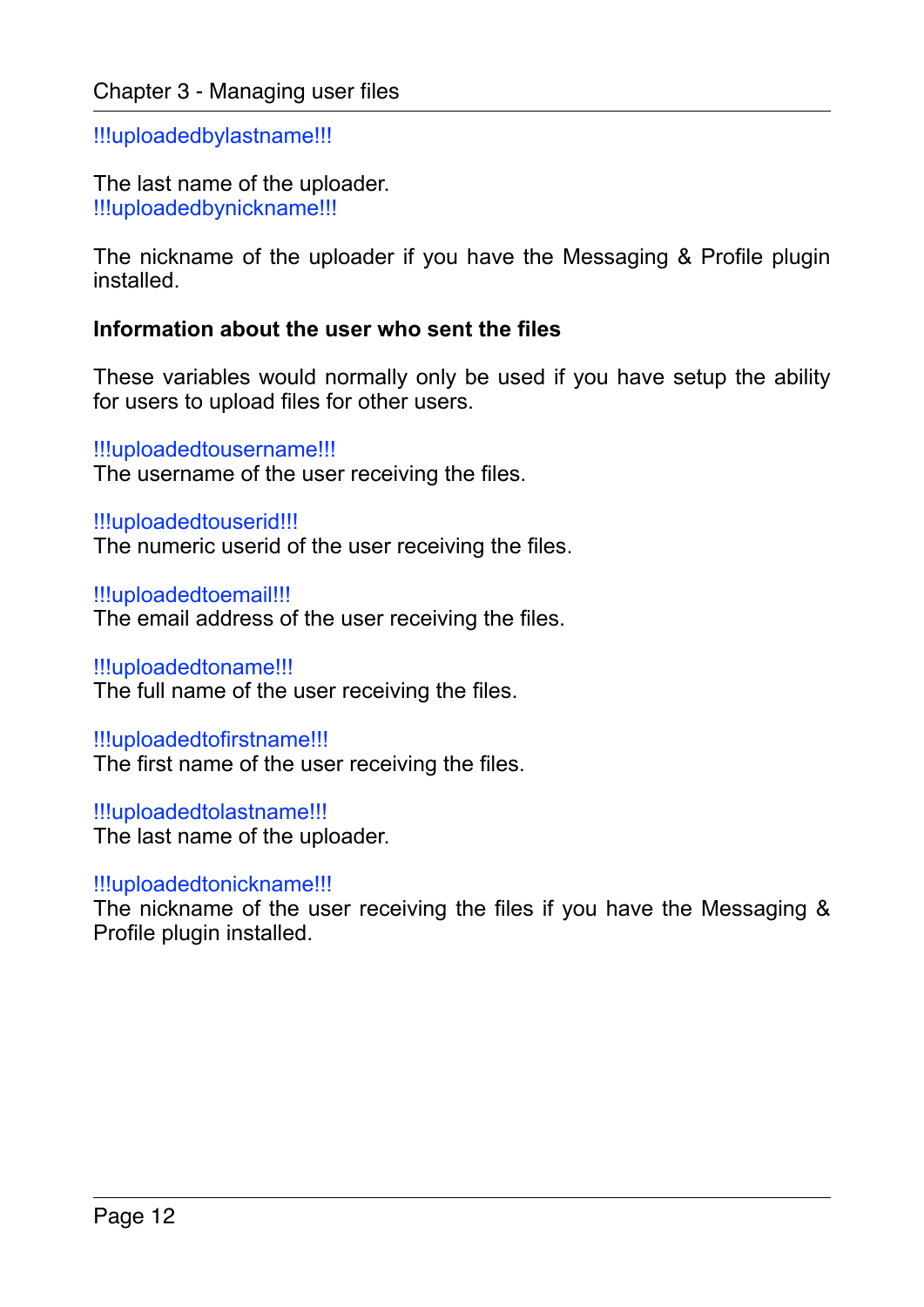# <span id="page-12-0"></span>**Chapter 4 User access to files**

You can easily add a user file box to a members page by pasting this snippet where you wish the file box to appear.

```
<?php if (function_exists('sl_userfiles')) 
{ sl_userfiles(true,true,true,true,true); } ?>
```
If you use the Rapidweaver Sitelok stacks you can use those instead.

The default box will display the logged in users files and allow them to download, upload and delete files. When a file is uploaded by the user you, as admin, will receive an email notification if enabled in the plugin settings. The default file box styles will be used.

There are many options and settings available including the ability to set the styling and also to set the file box to show other users files where needed. We have an easy to use snippet generator which you can access from the main menu Plugins - User files and then clicking the Snippets button at the bottom of the page.

There are two types of snippets available.

### **User files box**

This generates the snippet to show the user files box as you see it in the dashboard.

### **User files list**

This generates the snippet for a simple file list. This is useful if you prefer a simpler file list instead of the file box. The file list doesn't have delete or upload options.

### <span id="page-12-1"></span>**Translating English text**

You can change or translate the text seen by users by adding the following lines to your slconfig.php new you other settings. The text is set this way instead of via the dashboard as it enables multi language sites to adjust the text programmatically based on the currently URL or a cookie setting etc.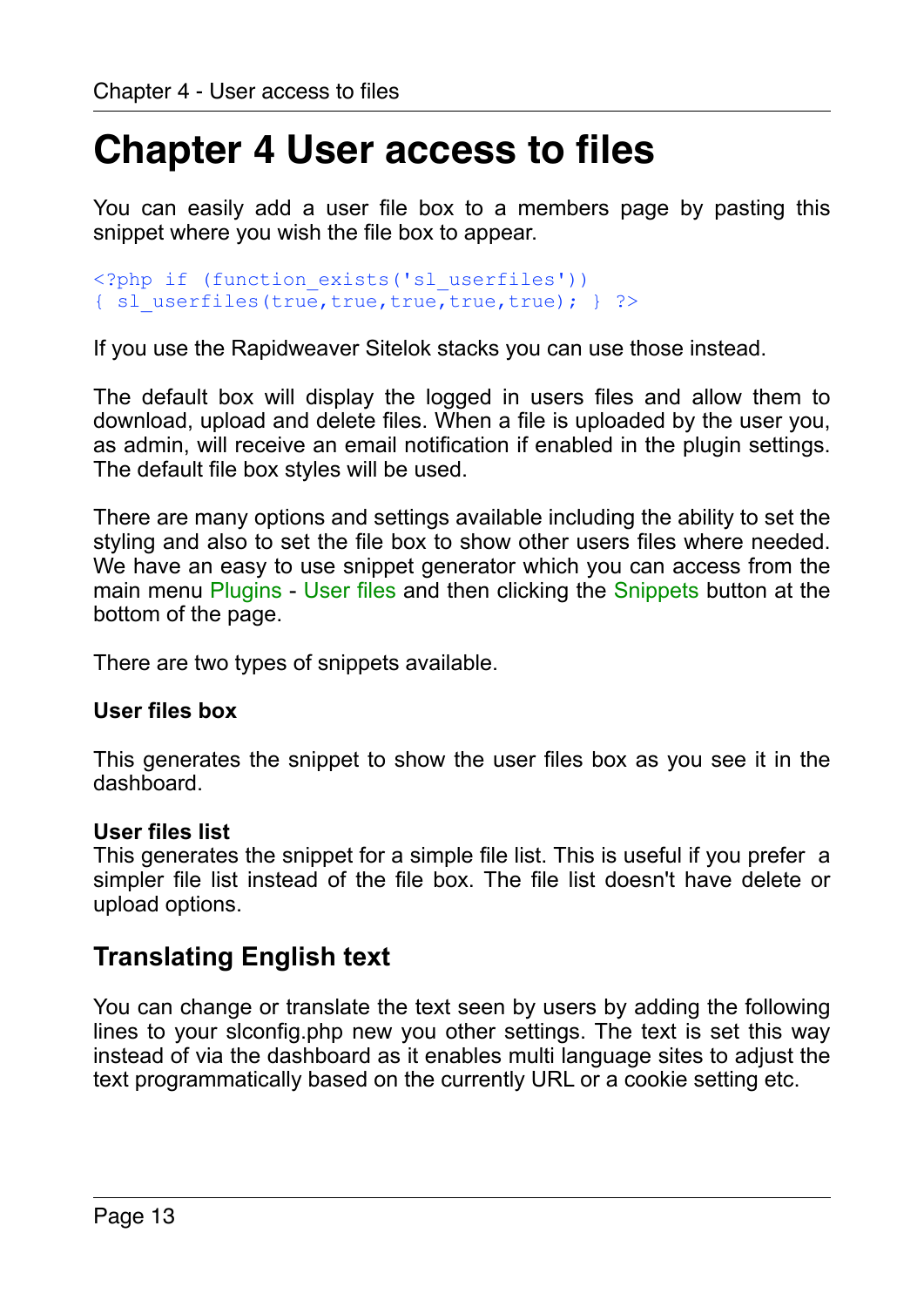```
define("MSG_SLUF_NOTDEL"," files could not be deleted");
define("MSG_SLUF_INVALIDCHAR"," has invalid characters in the filename."); 
define("MSG_SLUF_TOOLARGE"," was too large to upload."); 
define("MSG_SLUF_MAXSIZE"," Max size ");
define("MSG_SLUF_BYTES"," bytes."); 
define("MSG<sup>-SLUF</sub><sup>INVALIDTYPE"," is not an allowed file type");</sup></sup>
define("MSG_SLUF_UPLOADERROR", "File upload error ");
define("MSG_SLUF_SORTASC","Sort by filename ascending"); 
define("MSG_SLUF_SORTDESC","Sort by filename descending"); 
define("MSG_SLUF_SORTNEW","Sort by file date newest first"); 
define("MSG_SLUF_SORTOLD","Sort by file date oldest first"); 
define("MSG_SLUF_NOFILES","No files currently available"); 
define("MSG<sup>-SLUF-UPLOAD","Click to upload or drag & drop files above");</sup>
define("MSG<sup>-</sup>SLUF<sup>-DELSEL","Delete the selected files");</sup>
define("MSG_SLUF_MAXFILES","Maximum 5 files per upload"); 
define("MSG_SLUF_MAXFILES","Maximum 5 files per upload"); 
define("MSG<sup>SLUF</sup>NOUSER","User doesn't exists");
```